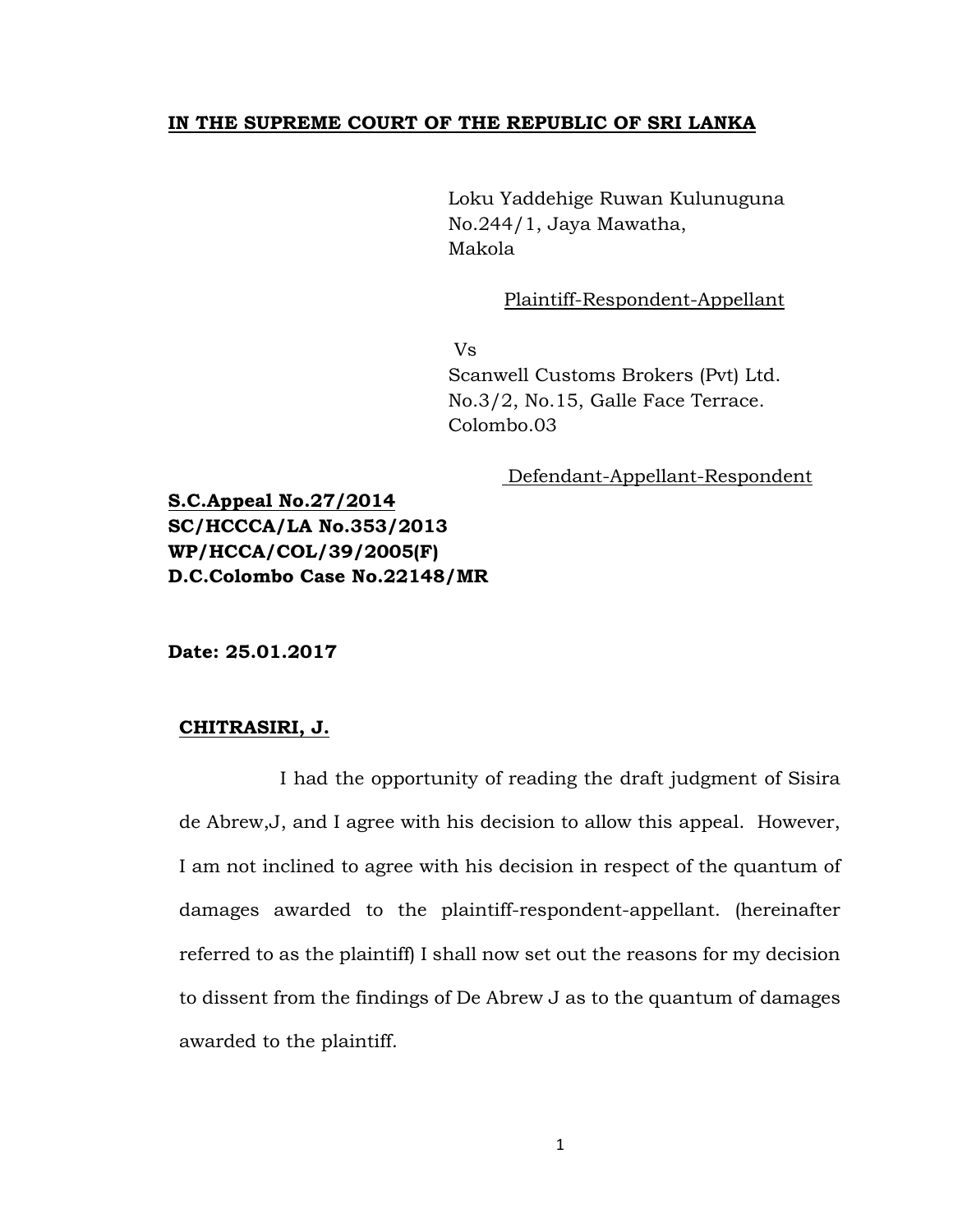This action was filed by the plaintiff to recover the monies due to him, for hiring his container carrier lorry to the defendant-appellantrespondent. (hereinafter referred to as the defendant) Learned District Judge held that there was a contract between the plaintiff and the defendant, to hire the said container carrier lorry for the use of the defendant. Accordingly, the learned District Judge decided the case in favour of the plaintiff as prayed for in the plaint. However, the learned Judges in the Civil Appellate High Court of the Western Province Holden in Colombo have held that the aforesaid contract between the two parties had been frustrated and therefore the plaintiff is not entitled for damages for breach of contract. Even though there was no issue raised in the District Court on the question of frustration of the contract, the learned Judges in the Civil Appellate High Court may have considered the said issue of frustration as a question of law and arrived at the aforesaid decision. Accordingly, they have held that the contract between the parties had been frustrated and therefore the defendant is not liable to pay damages to the hirer who was the plaintiff. Accordingly, Civil Appellate High Court Judges have decided to dismiss the action of the plaintiff.

Upon considering the facts of the case, I do not see any material to establish frustration of the contract. Hence, it is clear that the learned Judges in the Civil Appellate High Court have misdirected themselves on the question of frustration. Since De Abrew J has adequately dealt with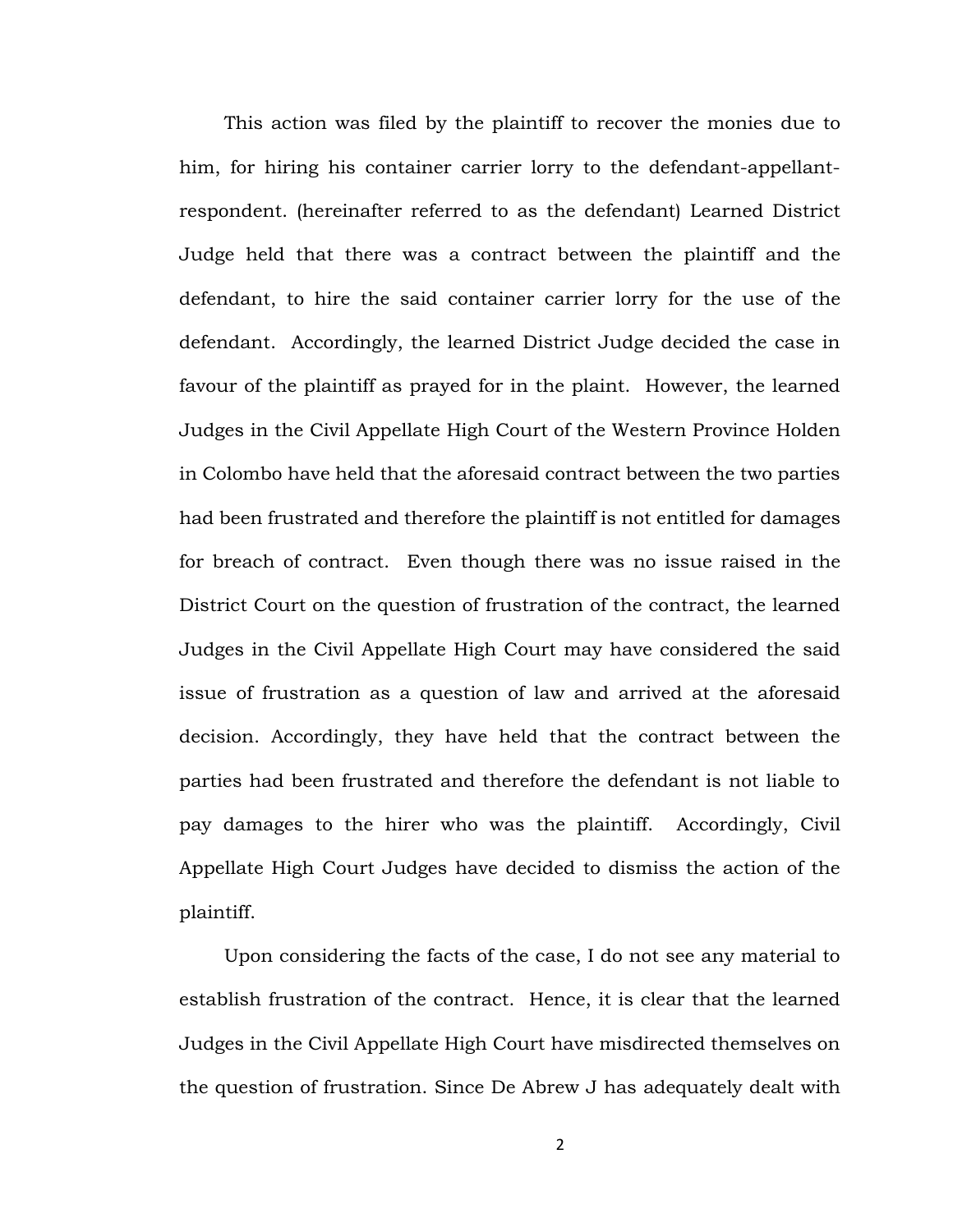the said issue of frustration, it is not necessary for me to elaborate on His Lordship's decision to dismiss the appeal to which I agree.

While allowing the appeal, De Abrew J has awarded damages calculated at the rate of Rs.85/- per hour as hiring charges for the period commencing from 12.06.1998. Admittedly, the original agreement was to pay Rs.60/- per hour as hiring charges to the plaintiff with effect from 07.05.1998. On that date, the lorry belonging to the plaintiff had been hired to transport the container to the premises belonging to the defendant.

The change of hiring charges had been communicated to the respondent by the letter dated 24.09.1998 marked P3. It is a letter written by the plaintiff to the Manager of the defendant company. However, no evidence is forthcoming to establish that the defendant has accepted or agreed to pay the increased hiring charges with effect from 12.06.1998. Furthermore, no material is found to determine as to how the said date namely 12.06.1998 came into place. The plaintiff in his plaint has merely stated that he claims Rs.85/- per hour with effect from 12.06.1998 due to the increase of the transport charges. No valid reason is shown to demand such an increase. Certainly, when the parties have agreed for Rs.60/- per hour on 07.05.1998, it is improbable to have increased it to Rs.85/- per hour within a period 35 days.

3